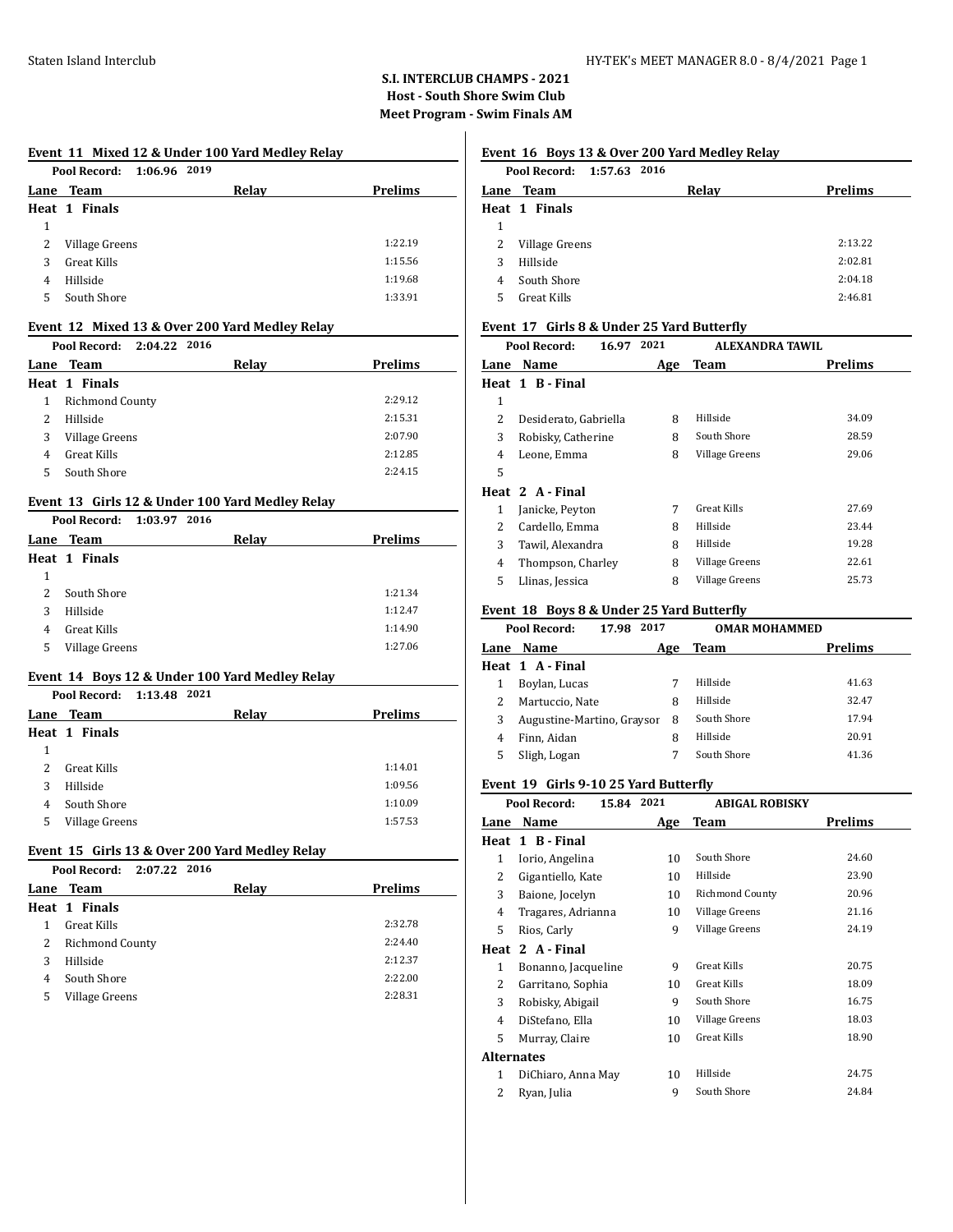#### Staten Island Interclub HY-TEK's MEET MANAGER 8.0 - 8/4/2021 Page 2

# **S.I. INTERCLUB CHAMPS - 2021 Host - South Shore Swim Club Meet Program - Swim Finals AM**

#### **Event 20 Boys 9-10 25 Yard Butterfly**

|      | Pool Record:     | 15.59 | 2021 | <b>OLIVER BROWN</b> |                |
|------|------------------|-------|------|---------------------|----------------|
| Lane | Name             |       | Age  | <b>Team</b>         | <b>Prelims</b> |
|      | Heat 1 B-Final   |       |      |                     |                |
| 1    |                  |       |      |                     |                |
| 2    | Lundell, Sean    |       | 9    | Great Kills         | 25.81          |
| 3    | Steros, Andrew   |       | 9    | Great Kills         | 22.97          |
| 4    | Ellis, Matthew   |       | 10   | Great Kills         | 24.73          |
| 5    | Rikic, Timmy     |       | 9    | Hillside            | 28.19          |
|      | Heat 2 A - Final |       |      |                     |                |
| 1    | Cardello, Jack   |       | 10   | Hillside            | 22.47          |
| 2    | Hussain, Jaden   |       | 10   | Village Greens      | 20.53          |
| 3    | Brown, Oliver    |       | 10   | South Shore         | 15.75          |
| 4    | Madigan, Cole    |       | 10   | Hillside            | 19.97          |
| 5    | Saccenti, John   |       | 10   | South Shore         | 21.71          |
|      |                  |       |      |                     |                |

#### **Event 21 Girls 11-12 50 Yard Butterfly**

|                   | Pool Record:<br>2017<br>33.33<br><b>EMILY MALPESO</b> |     |                        |         |  |
|-------------------|-------------------------------------------------------|-----|------------------------|---------|--|
| Lane              | Name                                                  | Age | Team                   | Prelims |  |
|                   | Heat 1 B - Final                                      |     |                        |         |  |
| 1                 | Matishek, Emily                                       | 11  | <b>Great Kills</b>     | 51.75   |  |
| 2                 | Lopez, Isabella                                       | 12  | Village Greens         | 50.03   |  |
| 3                 | Harper, Kirsten                                       | 11  | Village Greens         | 48.47   |  |
| 4                 | Fusaro, Savannah                                      | 11  | Village Greens         | 49.91   |  |
| 5.                | Walz, Abigail                                         | 12  | South Shore            | 51.57   |  |
|                   | Heat 2 A - Final                                      |     |                        |         |  |
| 1                 | Hoey, Kristy                                          | 12  | Hillside               | 45.53   |  |
| 2                 | Block-Sheehan, Patricia                               | 12  | <b>Great Kills</b>     | 39.43   |  |
| 3                 | Anzurez, Olivia                                       | 12  | <b>Richmond County</b> | 36.35   |  |
| 4                 | Ahlborn, Lily                                         | 12  | Hillside               | 38.13   |  |
| 5                 | Paventi, Lauren                                       | 12  | Hillside               | 44.19   |  |
| <b>Alternates</b> |                                                       |     |                        |         |  |
| 1                 | Vuosso, Gianna                                        | 12  | <b>Great Kills</b>     | 53.89   |  |

#### **Event 22 Boys 11-12 50 Yard Butterfly**

|      | Pool Record:              | 2017<br>31.46 |     | <b>AIDAN RIKIC</b>     |                |
|------|---------------------------|---------------|-----|------------------------|----------------|
| Lane | Name                      |               | Age | <b>Team</b>            | <b>Prelims</b> |
|      | Heat 1 B-Final            |               |     |                        |                |
| 1    | Lopez, Evan               |               | 11  | Village Greens         | 1:14.40        |
| 2    | Valenti, Colin            |               | 12  | Great Kills            | 46.91          |
| 3    | Kelly, James              |               | 12  | Hillside               | 41.69          |
| 4    | Surace, Frank             |               | 12  | <b>Great Kills</b>     | 43.42          |
| 5.   | Conti, Carmine            |               | 12  | Hillside               | 52.78          |
|      | Heat 2 A-Final            |               |     |                        |                |
| 1    | Hunt, Quinn               |               | 12  | <b>Great Kills</b>     | 41.62          |
| 2    | Anzurez, Leo              |               | 11  | <b>Richmond County</b> | 39.25          |
| 3    | Augustine-Martino, Joseph |               | 11  | South Shore            | 36.75          |
| 4    | Poggioli, Peter           |               | 11  | Hillside               | 37.94          |
| 5    | Anzurez, Joaquin          |               | 11  | Richmond County        | 39.63          |
|      |                           |               |     |                        |                |

# **Event 23 Girls 13-14 50 Yard Butterfly**

|                   | Pool Record:<br>30.35 | 2017 | <b>HAILEY NYOUIST</b> |         |
|-------------------|-----------------------|------|-----------------------|---------|
| Lane              | Name                  | Age  | Team                  | Prelims |
|                   | Heat 1 B - Final      |      |                       |         |
| 1                 | Caputo, Fiona         | 14   | Great Kills           | 43.28   |
| 2                 | Lubak, Kylie          | 13   | South Shore           | 41.43   |
| 3                 | Moore, Jordan         | 13   | Richmond County       | 36.44   |
| 4                 | Belkin, Ali           | 13   | Hillside              | 36.92   |
| 5                 | Gorman, Erin          | 14   | <b>Great Kills</b>    | 42.65   |
| Heat              | 2 A - Final           |      |                       |         |
| 1                 | Abbas, Menna          | 14   | Village Greens        | 36.12   |
| 2                 | Robinson, Amanda      | 13   | Great Kills           | 35.22   |
| 3                 | Grandstaff, Julia     | 13   | Hillside              | 34.16   |
| 4                 | Pecorale, Nicholette  | 14   | Hillside              | 35.03   |
| 5                 | Virella, Christina    | 13   | Village Greens        | 35.56   |
| <b>Alternates</b> |                       |      |                       |         |
| 1                 | Malloy, Alyssa        | 14   | South Shore           | 44.87   |
| $\mathcal{L}$     | Paulsen, Erin         | 14   | Village Greens        | 47.38   |
|                   |                       |      |                       |         |

# **Event 24 Boys 13-14 50 Yard Butterfly**

|                   | Pool Record:<br>28.58 | 2018 | AIDAN RIKIC     |         |
|-------------------|-----------------------|------|-----------------|---------|
| Lane              | Name                  | Age  | Team            | Prelims |
|                   | Heat 1 B - Final      |      |                 |         |
| 1                 | Hidric, Aiden         | 13   | Village Greens  | 47.85   |
| 2                 | Ellis, Charlie        | 13   | Richmond County | 38.00   |
| 3                 | Walz, Jonathan        | 13   | South Shore     | 37.09   |
| 4                 | Murray, Brayden       | 13   | Great Kills     | 37.56   |
| 5                 | Vuoso, George         | 14   | Great Kills     | 40.95   |
|                   | Heat 2 A - Final      |      |                 |         |
| 1                 | Ciurcina, Joseph      | 14   | Hillside        | 33.75   |
| 2                 | McGrath, Joseph       | 13   | South Shore     | 32.72   |
| 3                 | Rinaldi, Jack         | 14   | Hillside        | 30.53   |
| 4                 | Reed, Jack            | 14   | Great Kills     | 31.32   |
| 5                 | Ahlborn, Nicholas     | 14   | Hillside        | 33.72   |
| <b>Alternates</b> |                       |      |                 |         |
| 1                 | Karov, Eli            | 13   | Village Greens  | 59.55   |

#### **Event 25 Girls 15-18 100 Yard Butterfly**

|      | Pool Record:<br>1:07.82 | 2017 | <b>HANNAH NYQUIST</b> |                |
|------|-------------------------|------|-----------------------|----------------|
| Lane | Name                    | Age  | Team                  | <b>Prelims</b> |
|      | Heat 1 B - Final        |      |                       |                |
| 1    | Vuoso, Samantha         | 16   | <b>Great Kills</b>    | 1:56.96        |
| 2    | Ebrahim, Christina      | 16   | Great Kills           | 1:36.37        |
| 3    | Halligan, Caitlyn       | 15   | Village Greens        | 1:29.18        |
| 4    | Caruvana, Lauren        | 16   | Village Greens        | 1:29.62        |
| 5    | Mulvey, Casey           | 15   | Hillside              | 1:51.37        |
|      | Heat 2 A - Final        |      |                       |                |
| 1    | McDonald, Anna          | 16   | Hillside              | 1:21.96        |
| 2    | Callaghan, Kaitlyn      | 18   | Great Kills           | 1:16.16        |
| 3    | Moore, Michaela         | 16   | Richmond County       | 1:14.35        |
| 4    | Sjolander, Katie        | 17   | Hillside              | 1:15.25        |
| 5    | Thompson, Carmelarose   | 18   | South Shore           | 1:20.90        |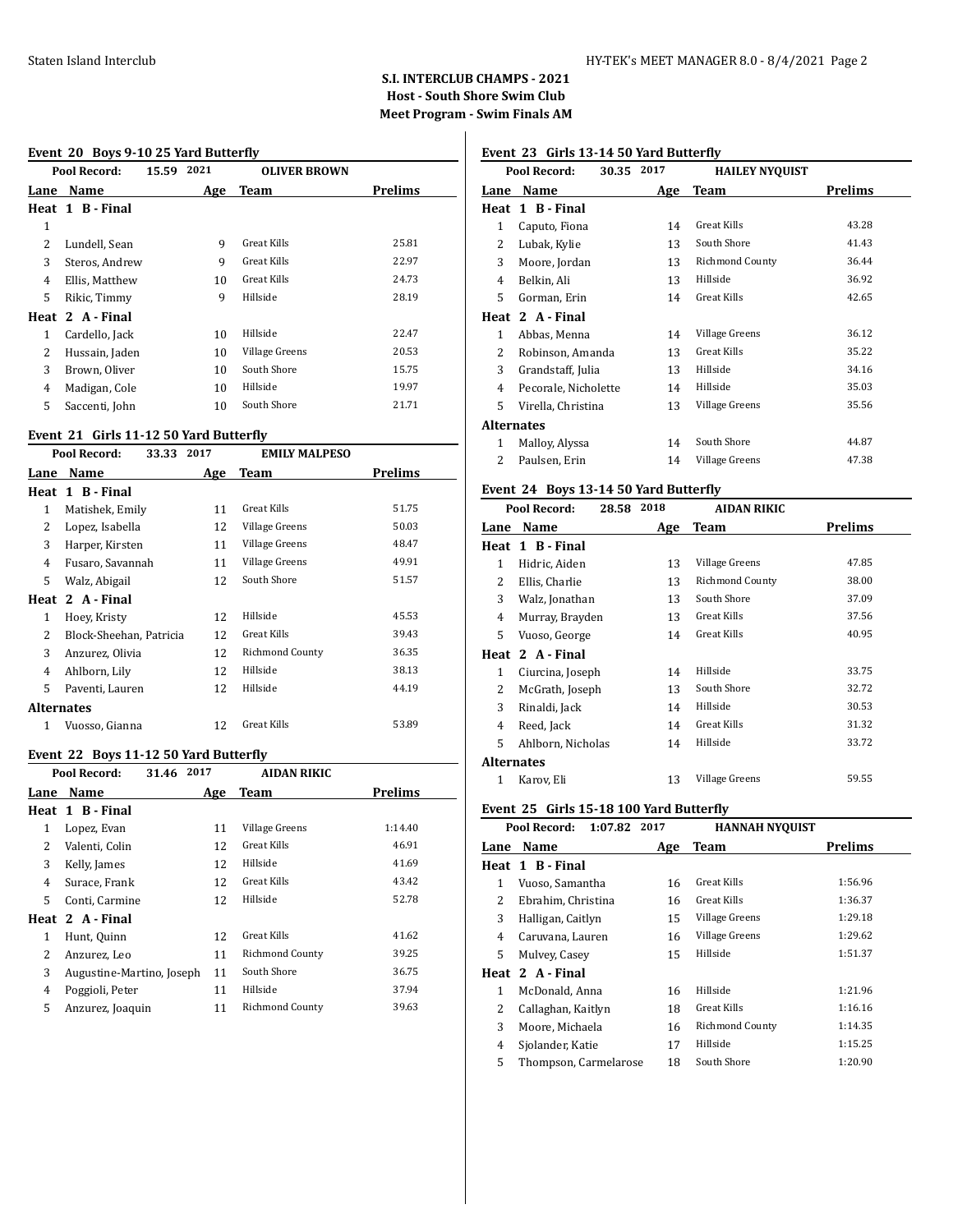# **S.I. INTERCLUB CHAMPS - 2021 Host - South Shore Swim Club Meet Program - Swim Finals AM**

#### **Event 26 Boys 15-18 100 Yard Butterfly**

|      | Pool Record:<br>1:01.99 | 2019 | <b>MAXIM KLEYER</b> |                |
|------|-------------------------|------|---------------------|----------------|
| Lane | Name                    | Age  | Team                | <b>Prelims</b> |
|      | Heat 1 B-Final          |      |                     |                |
| 1    |                         |      |                     |                |
| 2    |                         |      |                     |                |
| 3    | McGrath, Thomas         | 16   | South Shore         | 1:22.15        |
| 4    | Bernstein, Chris        | 17   | <b>Great Kills</b>  | 1:42.93        |
| 5    |                         |      |                     |                |
|      | Heat 2 A-Final          |      |                     |                |
| 1    | Tartaglione, Nicholas   | 18   | Village Greens      | 1:16.59        |
| 2    | Stassi, John            | 16   | South Shore         | 1:14.25        |
| 3    | Cusumano, Charlie       | 18   | Village Greens      | 1:04.97        |
| 4    | Kilichowski, Ricky      | 17   | Hillside            | 1:05.22        |
| 5    | Castillo, Jesse         | 15   | Hillside            | 1:14.50        |
|      |                         |      |                     |                |

#### **Event 27 Girls 13-18 50 Yard Freestyle**

| Pool Record:<br>27.53 |                                           | <b>ISABELLA NICHOLSON</b> |         |
|-----------------------|-------------------------------------------|---------------------------|---------|
| Name                  | Age                                       | <b>Team</b>               | Prelims |
| 1 B - Final           |                                           |                           |         |
| Buckley, Megan        | 16                                        | Village Greens            | 35.44   |
| Kaht, Meghan          | 18                                        | Hillside                  | 33.97   |
| Walz, Samantha        | 15                                        | South Shore               | 32.07   |
| Medina, Cynthia       | 14                                        | Great Kills               | 32.78   |
| Mandara, Julia        | 17                                        | South Shore               | 34.97   |
| 2 A - Final           |                                           |                           |         |
| Thompson, Caitlyn     | 16                                        | South Shore               | 30.96   |
| Johnson, Jessica      | 17                                        | Village Greens            | 30.28   |
| Robinson, Haley       | 15                                        | Great Kills               | 27.78   |
| Manning, Brooke       | 16                                        | Hillside                  | 29.78   |
| Chapman, Linnea       | 15                                        | Richmond County           | 30.76   |
|                       |                                           |                           |         |
| Hagen, Erin           | 16                                        | Hillside                  | 36.10   |
| Chapman, Frida        | 14                                        | <b>Richmond County</b>    | 36.97   |
| 2<br>3<br>4<br>3<br>4 | Lane<br>Heat<br>Heat<br><b>Alternates</b> | 2017                      |         |

#### **Event 28 Boys 13-18 50 Yard Freestyle**

|                | Pool Record:<br>24.62 | 2016 | <b>FRANK COEN</b>  |         |  |
|----------------|-----------------------|------|--------------------|---------|--|
| Lane           | Name                  | Age  | Team               | Prelims |  |
|                | Heat 1 B-Final        |      |                    |         |  |
| 1              | Murray, Brayden       | 13   | Great Kills        | 31.96   |  |
| 2              | Harper, Kievon        | 15   | Village Greens     | 30.59   |  |
| 3              | Gorman, Brian         | 18   | <b>Great Kills</b> | 28.05   |  |
| $\overline{4}$ | O'Connell, Ryan       | 17   | Hillside           | 29.53   |  |
| 5              | Hunt, Tate            | 16   | <b>Great Kills</b> | 30.72   |  |
|                | Heat 2 A-Final        |      |                    |         |  |
| 1              | Martinson, Dylan      | 17   | South Shore        | 27.97   |  |
| 2              | Rinaldi, Daniel       | 17   | Hillside           | 27.22   |  |
| 3              | Gleavy, Thomas        | 18   | South Shore        | 26.94   |  |
| 4              | Hourican, Ryan        | 18   | Hillside           | 26.94   |  |
| 5              | Gleavy, Ryan          | 16   | South Shore        | 27.86   |  |
|                | Alternates            |      |                    |         |  |
| 1              | Cholico, Eric         | 17   | Village Greens     | 38.03   |  |

# **Event 29 Girls 8 & Under 25 Yard Freestyle**

|                   | Pool Record:<br>16.85 | 2019 | ABIGAIL ROBISKY        |         |
|-------------------|-----------------------|------|------------------------|---------|
| Lane              | Name                  | Age  | Team                   | Prelims |
| Heat              | 1 B - Final           |      |                        |         |
| 1                 | Grewer, Alexia        | 7    | Hillside               | 26.10   |
| 2                 | Borgognone, Stella    | 7    | <b>Richmond County</b> | 24.85   |
| 3                 | Llinas, Jessica       | 8    | Village Greens         | 23.06   |
| 4                 | D'Esposito, Sofia     | 8    | Great Kills            | 23.10   |
| 5                 | Sheen, Sienna         | 7    | Richmond County        | 24.88   |
| Heat              | 2 A - Final           |      |                        |         |
| 1                 | Tejani, Claire        | 7    | <b>Richmond County</b> | 22.37   |
| 2                 | Kelly, Addison        | 8    | Hillside               | 21.12   |
| 3                 | Iovino, Lilly         | 8    | Hillside               | 20.06   |
| 4                 | Leone, Emma           | 8    | Village Greens         | 20.93   |
| 5                 | Robisky, Catherine    | 8    | South Shore            | 21.89   |
| <b>Alternates</b> |                       |      |                        |         |
| 1                 | Guidera, Paige        | 7    | Great Kills            | 26.13   |
| 2                 | Janicke, Peyton       | 7    | Great Kills            | 28.16   |
|                   |                       |      |                        |         |

#### **Event 30 Boys 8 & Under 25 Yard Freestyle Pool Record: 18.10 2016 JONATHAN WALZ**

|            | POOL KECOPA:<br>18.IV  | 2010 | JUNAI HAN WALZ         |         |
|------------|------------------------|------|------------------------|---------|
| Lane       | <b>Name</b>            | Age  | Team                   | Prelims |
|            | Heat 1 B-Final         |      |                        |         |
| 1          | Boylan, Lucas          | 7    | Hillside               | 30.31   |
| 2          | Tully, Colin           | 7    | South Shore            | 29.19   |
| 3          | Abbatantuono, Giovanni | 8    | South Shore            | 26.59   |
| 4          | Gangal, Damian         | 8    | Village Greens         | 28.93   |
| 5          | Sierp, Axel            | 7    | <b>Great Kills</b>     | 29.28   |
| Heat       | 2 A - Final            |      |                        |         |
| 1          | Martuccio, Nate        | 8    | Hillside               | 21.04   |
| 2          | Leone, Michael-Luca    | 8    | Village Greens         | 21.04   |
| 3          | Washington, Aaron      | 8    | Hillside               | 18.94   |
| 4          | Sheen, Robert          | 8    | <b>Richmond County</b> | 20.44   |
| 5          | Veneziano, James       | 8    | South Shore            | 20.90   |
| Alternates |                        |      |                        |         |
| 1          | Giuliano, Paul         | 6    | Village Greens         | 32.68   |
| 2          | Johnsen, James         | 6    | Great Kills            | 35.14   |
|            |                        |      |                        |         |

#### **Event 31 Girls 9-10 25 Yard Freestyle Pool Record: 34.12**

|      | POOL KECOFU:<br>34. LZ |     |                        |                |
|------|------------------------|-----|------------------------|----------------|
| Lane | Name                   | Age | Team                   | <b>Prelims</b> |
|      | Heat 1 B-Final         |     |                        |                |
| 1    | Annicharico, Anaise    | 10  | <b>Richmond County</b> | 20.52          |
| 2    | Souleidis, Kayla       | 10  | Hillside               | 19.19          |
| 3    | Ferlisi, Alexis        | 10  | Village Greens         | 17.94          |
| 4    | Baione, Jocelyn        | 10  | <b>Richmond County</b> | 18.84          |
| 5    | Caldarella, Marin      | 10  | <b>Village Greens</b>  | 20.20          |
|      | Heat 2 A-Final         |     |                        |                |
| 1    | Tragares, Adrianna     | 10  | Village Greens         | 17.63          |
| 2    | Brower, Riley          | 9   | Great Kills            | 16.85          |
| 3    | Robisky, Abigail       | 9   | South Shore            | 15.06          |
| 4    | DiMassa, Gabriella     | 10  | Great Kills            | 16.31          |
| 5    | Garritano, Sophia      | 10  | Great Kills            | 17.06          |
|      |                        |     |                        |                |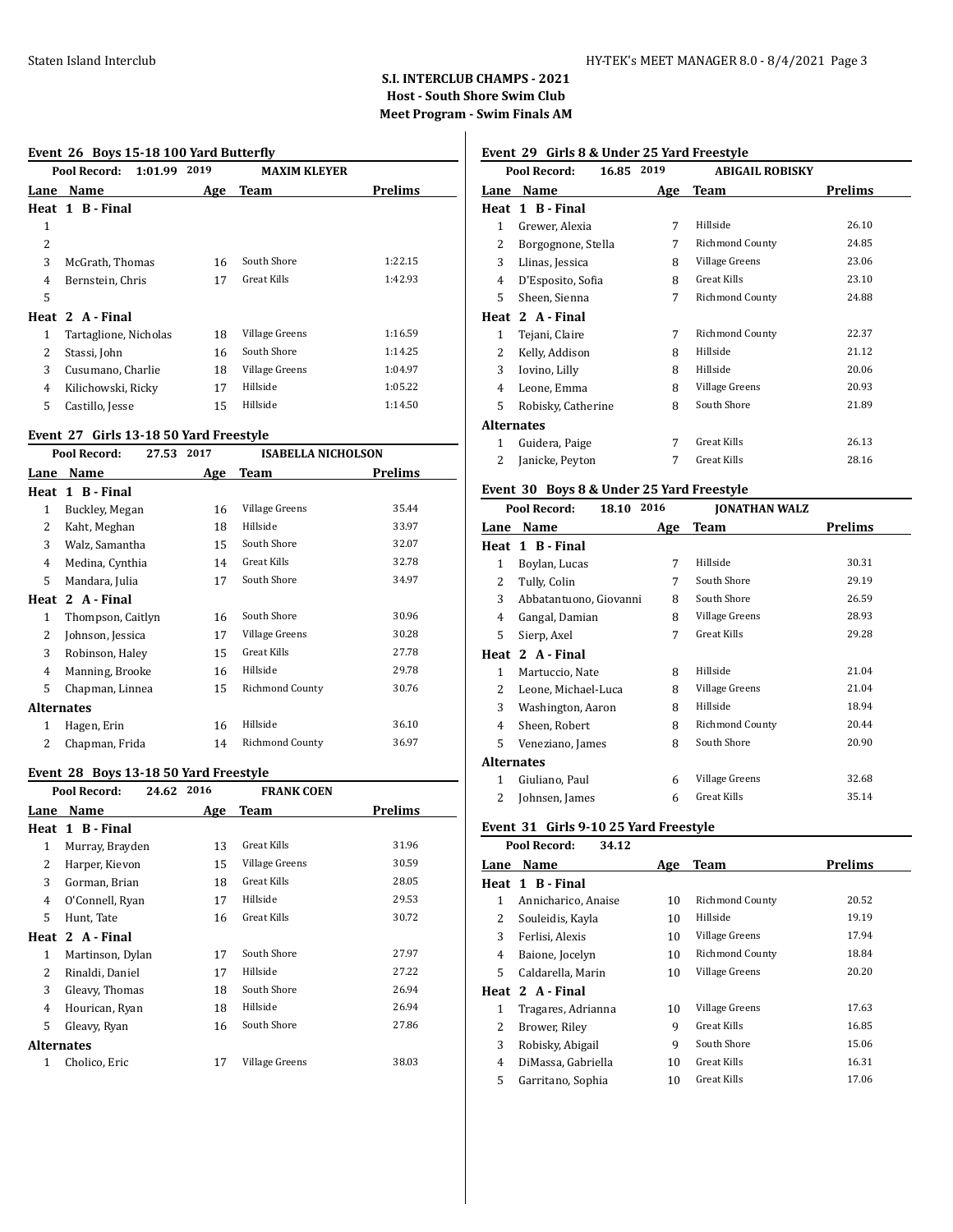#### Staten Island Interclub HY-TEK's MEET MANAGER 8.0 - 8/4/2021 Page 4

# **S.I. INTERCLUB CHAMPS - 2021 Host - South Shore Swim Club Meet Program - Swim Finals AM**

#### **Alternates...(#31 Girls 9-10 25 Yard Freestyle)**

| 1 Sanguinedo, Ava     | South Shore | 21.59 |
|-----------------------|-------------|-------|
| 2 Hachemister, Lauren | Hillside    | 22.35 |

# **Event 32 Boys 9-10 25 Yard Freestyle**

|                   | Pool Record:<br>35.74 |     |                        |         |
|-------------------|-----------------------|-----|------------------------|---------|
| Lane              | Name                  | Age | Team                   | Prelims |
| Heat              | 1 B - Final           |     |                        |         |
| 1                 | Ellis, Matthew        | 10  | <b>Great Kills</b>     | 19.81   |
| 2                 | Souleidis, Lucas      | 10  | Hillside               | 19.72   |
| 3                 | Rigatti, Justin       | 10  | <b>Richmond County</b> | 19.25   |
| 4                 | Tripani, PJ           | 10  | <b>Richmond County</b> | 19.53   |
| 5                 | Gioia, Connor         | 10  | Hillside               | 19.90   |
|                   | Heat 2 A - Final      |     |                        |         |
| 1                 | Caputo, Patrick       | 9   | <b>Great Kills</b>     | 18.76   |
| 2                 | Vitale, Marcello      | 10  | South Shore            | 17.53   |
| 3                 | Madigan, Cole         | 10  | Hillside               | 17.13   |
| 4                 | Hussain, Jaden        | 10  | Village Greens         | 17.38   |
| 5                 | Scollo, Alec          | 10  | South Shore            | 18.35   |
| <b>Alternates</b> |                       |     |                        |         |
| 1                 | Foy, Kevin            | 10  | South Shore            | 20.00   |
| 2                 | Reed, Conor           | 10  | Great Kills            | 21.37   |
|                   |                       |     |                        |         |

# **Event 33 Girls 11-12 50 Yard Freestyle**

|                   | Pool Record:<br>30.25 | 2016 | <b>HAILEY NYQUIST</b>  |         |
|-------------------|-----------------------|------|------------------------|---------|
| Lane              | Name                  | Age  | Team                   | Prelims |
| Heat              | 1 B - Final           |      |                        |         |
| 1                 | Schroeder, Emily      | 11   | Village Greens         | 42.34   |
| 2                 | Trapani, Sofia        | 12   | <b>Richmond County</b> | 40.28   |
| 3                 | Paventi, Ashley       | 12   | Hillside               | 36.98   |
| 4                 | Hoey, Kristy          | 12   | Hillside               | 37.91   |
| 5                 | Gabbidon, Demi        | 12   | Village Greens         | 41.62   |
|                   | Heat 2 A - Final      |      |                        |         |
| 1                 | MacArthur, Mia        | 12   | <b>Great Kills</b>     | 36.87   |
| 2                 | D'Esposito, Julianna  | 12   | Great Kills            | 34.90   |
| 3                 | Tawil, Ella           | 11   | Hillside               | 33.05   |
| 4                 | Keane, Maeve          | 12   | Great Kills            | 33.55   |
| 5                 | Kedzior, Natalie      | 12   | Village Greens         | 35.35   |
| <b>Alternates</b> |                       |      |                        |         |
| 1                 | Barth, Skylar         | 11   | South Shore            | 42.81   |
| 2                 | Lubak, Kassidy        | 11   | South Shore            | 42.95   |
|                   |                       |      |                        |         |

# **Event 34 Boys 11-12 50 Yard Freestyle**

|      | Pool Record:<br>29.94 | 2017 | <b>LIAM FINN</b> |                |
|------|-----------------------|------|------------------|----------------|
| Lane | Name                  | Age  | Team             | <b>Prelims</b> |
|      | Heat 1 B-Final        |      |                  |                |
|      | Lopez, Evan           | 11   | Village Greens   | 50.69          |
|      | Avitto, Michael       | 11   | Hillside         | 39.25          |
| 3    | Moran, Joseph         | 11   | Great Kills      | 38.65          |
| 4    | Tully, Ryan           | 11   | South Shore      | 38.69          |
| 5    | Crockett, Jonathan    | 11   | South Shore      | 47.28          |

# **Heat 2 A - Final**

|                   | Garritano, Thomas | 12 | Great Kills            | 34.74 |
|-------------------|-------------------|----|------------------------|-------|
| 2                 | Kelly, Patrick    | 12 | Hillside               | 32.21 |
| 3                 | Finn, Connor      | 12 | Hillside               | 30.12 |
| 4                 | Anzurez, Joaquin  | 11 | <b>Richmond County</b> | 31.28 |
| 5                 | DiMassa, Stephen  | 12 | Great Kills            | 33.46 |
| <b>Alternates</b> |                   |    |                        |       |
|                   | Avad, Youssef     | 12 | Village Greens         | 53.80 |
|                   | Goga, Dani        | 12 | Village Greens         | 56.53 |
|                   |                   |    |                        |       |

#### **Event 35 Girls 13-14 100 Yard Freestyle**

| Pool Record:<br>59.16 2016 |                      |     | <b>KRISTEN GULLICKSON</b> |         |
|----------------------------|----------------------|-----|---------------------------|---------|
| Lane                       | <b>Name</b>          | Age | Team                      | Prelims |
|                            | Heat 1 B-Final       |     |                           |         |
| 1                          | Chapman, Frida       | 14  | Richmond County           | 1:25.07 |
| 2                          | Lopez, Kayla         | 13  | Hillside                  | 1:18.82 |
| 3                          | Robinson, Amanda     | 13  | <b>Great Kills</b>        | 1:17.21 |
| 4                          | Batiz, Emma          | 13  | Richmond County           | 1:17.34 |
| 5                          | Fitzpatrick, Emma    | 13  | <b>Great Kills</b>        | 1:23.48 |
|                            | Heat 2 A-Final       |     |                           |         |
| $\mathbf{1}$               | Lubak, Kylie         | 13  | South Shore               | 1:17.03 |
| 2                          | Chuk, Megan          | 14  | Village Greens            | 1:10.28 |
| 3                          | Washington, Amira    | 13  | Hillside                  | 1:04.84 |
| 4                          | Conroy, Nicole       | 14  | South Shore               | 1:08.90 |
| 5                          | Pecorale, Nicholette | 14  | Hillside                  | 1:13.59 |
| Alternates                 |                      |     |                           |         |
| $\mathbf{1}$               | Valenti, Emma        | 13  | Great Kills               | 1:25.21 |
| $\mathcal{L}$              | Paulsen, Erin        | 14  | Village Greens            | 1:28.12 |
|                            |                      |     |                           |         |

#### **Event 36 Boys 13-14 100 Yard Freestyle**

| Pool Record:<br>56.42 2018 |                    |     | <b>ANTHONY ATTENBOROUGH</b> |         |
|----------------------------|--------------------|-----|-----------------------------|---------|
| Lane                       | Name               | Age | Team                        | Prelims |
|                            | Heat 1 B-Final     |     |                             |         |
| 1                          | Ellis, Charlie     | 13  | Richmond County             | 1:15.57 |
| 2                          | Vuoso, George      | 14  | <b>Great Kills</b>          | 1:14.13 |
| 3                          | Reichart, Richard  | 13  | South Shore                 | 1:11.32 |
| 4                          | Calvanico, Anthony | 14  | Village Greens              | 1:11.94 |
| 5.                         | Leonard, Ryan      | 14  | Hillside                    | 1:14.45 |
| Heat                       | 2 A Final          |     |                             |         |
| 1                          | Ahlborn, Nicholas  | 14  | Hillside                    | 1:10.47 |
| 2                          | Barbaro, Christian | 13  | South Shore                 | 1:06.03 |
| 3                          | Krivenko, Andrew   | 14  | Village Greens              | 1:00.00 |
| 4                          | Reed, Jack         | 14  | Great Kills                 | 1:04.91 |
| 5                          | Ciurcina, Joseph   | 14  | Hillside                    | 1:09.66 |
| Alternates                 |                    |     |                             |         |
| 1                          | Walz, Jonathan     | 13  | South Shore                 | 1:18.72 |
| 2                          | Cappello, Aidan    | 14  | <b>Great Kills</b>          | 1:19.75 |